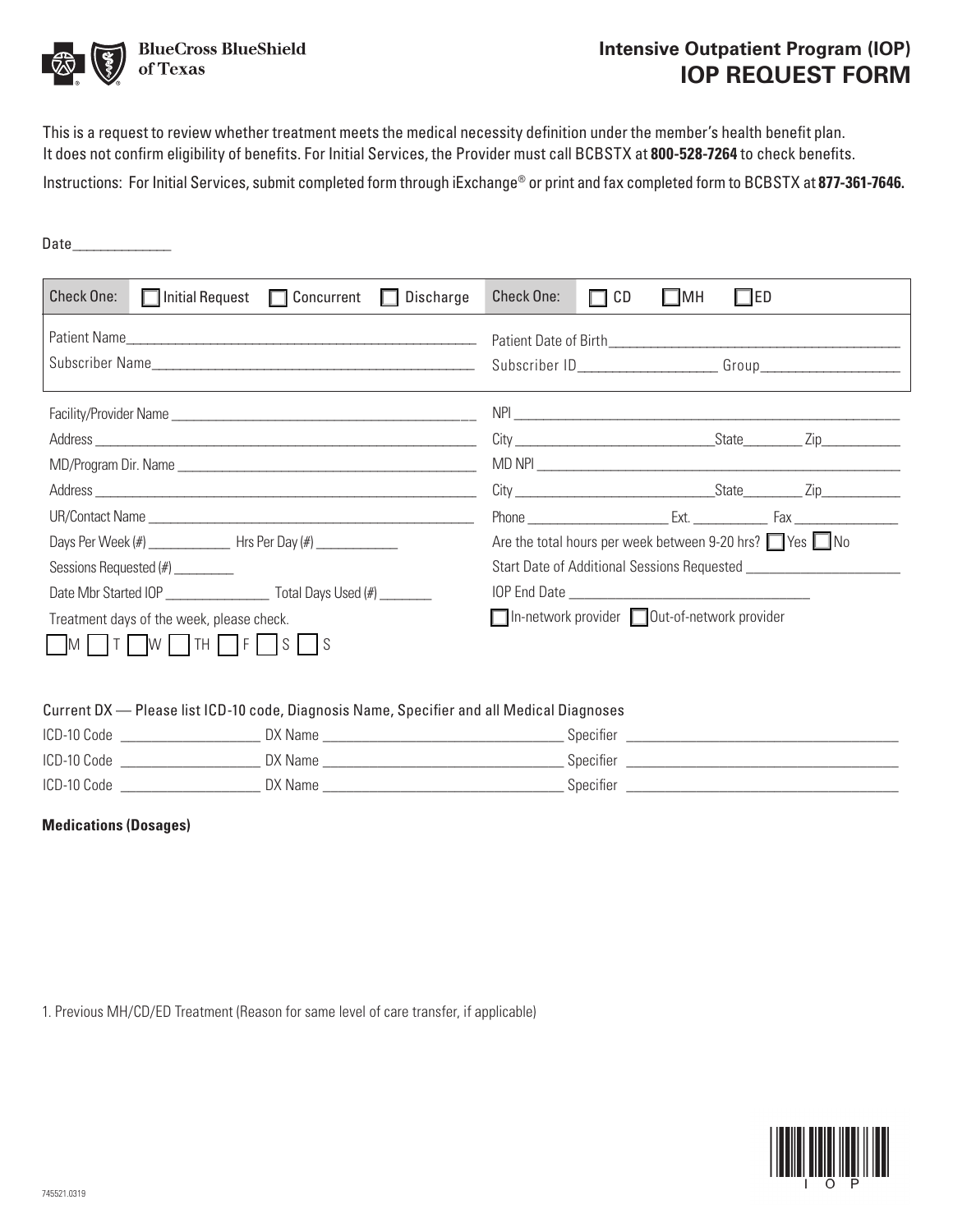

2. Current Treatment Goals

3. Aftercare Plan (Provider names, telephone #, appointment date and time)

Current Clinical Presentation

1. Current Mental Status (Substance DO – date of first use, pattern of use, last date of use, cravings and severity; Eating DO – include HT, WT, BMI)

2. Current Risk Factors (SI, HI, Psychosis, Medical, ADLs or current functional impairments that can't be addressed in lower level of care)